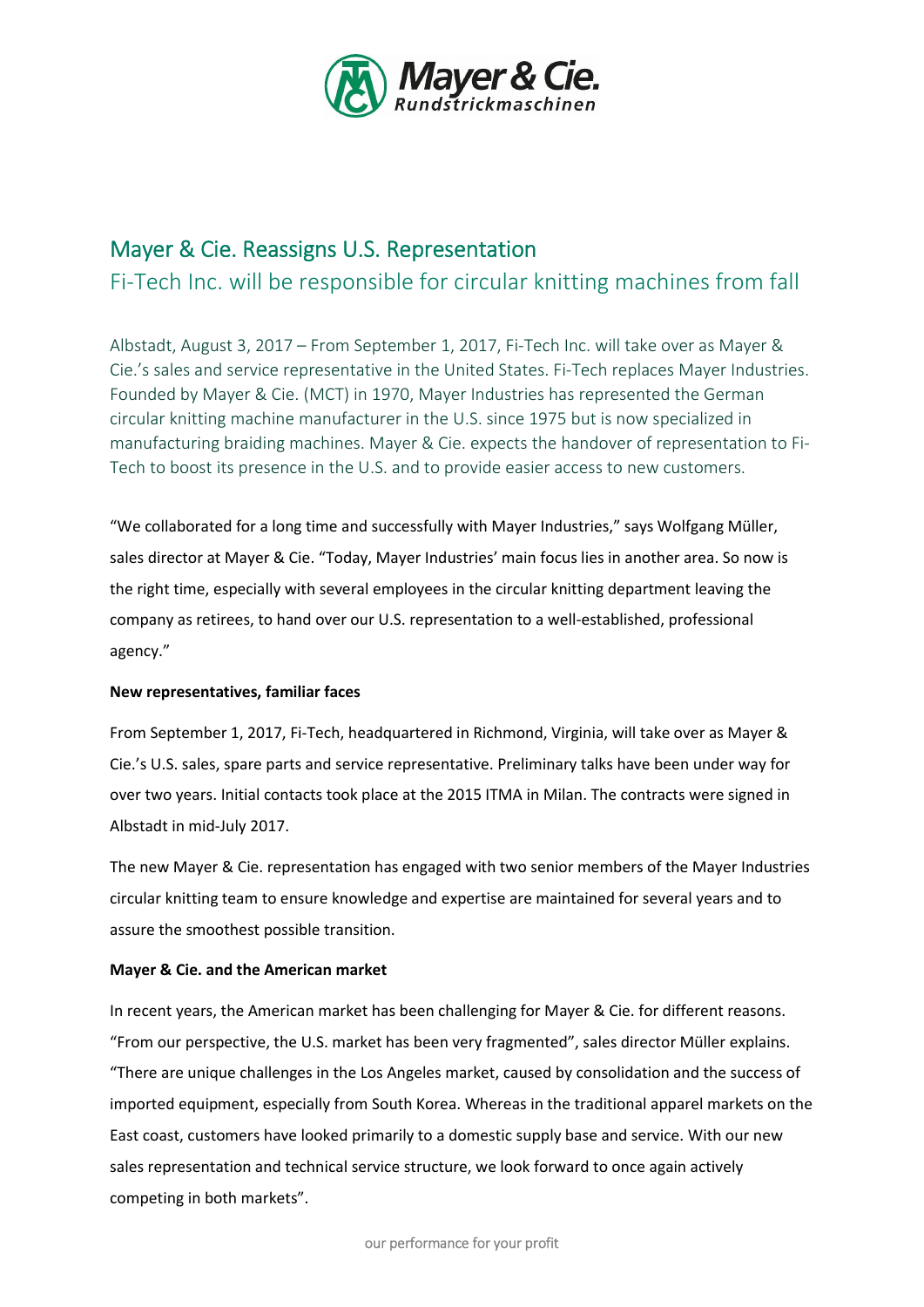

## Opportunities for both sides

Fi-Tech was founded in 1972. Its initial focus was on synthetic fibers and nonwovens, but Fi-Tech has since expanded its portfolio substantially and now represents European equipment manufacturers in dyeing, finishing and surface finishing. The geographical focus of its business is on the United States and the NAFTA member-states.

In Mayer & Cie. Fi-Tech now has the first greige goods manufacturer in its portfolio. Ian Mills, market development manager at Fi-Tech, is convinced that this is an opportunity for both sides. "With a circular knitting machine manufacturer we are expanding our portfolio," he explains, "with our wideranging networks we will be able to introduce Mayer beyond the traditional circular knitting machine market."

Todd Bassett, co-owner and managing director of Fi-Tech, also takes a highly positive view of the collaboration. "Mayer & Cie.," he says, "is definitely a flagship in the list of our partners. We are impressed by the company's leading position in both the technology and the market. Also its long history, its investment in its employees, all of that makes Mayer & Cie. something special."

### Press photos



Benjamin Mayer, CEO Mayer & Cie., and Todd Bassett, CEO Fi-Tech (left to right) signing contracts in July 2017.